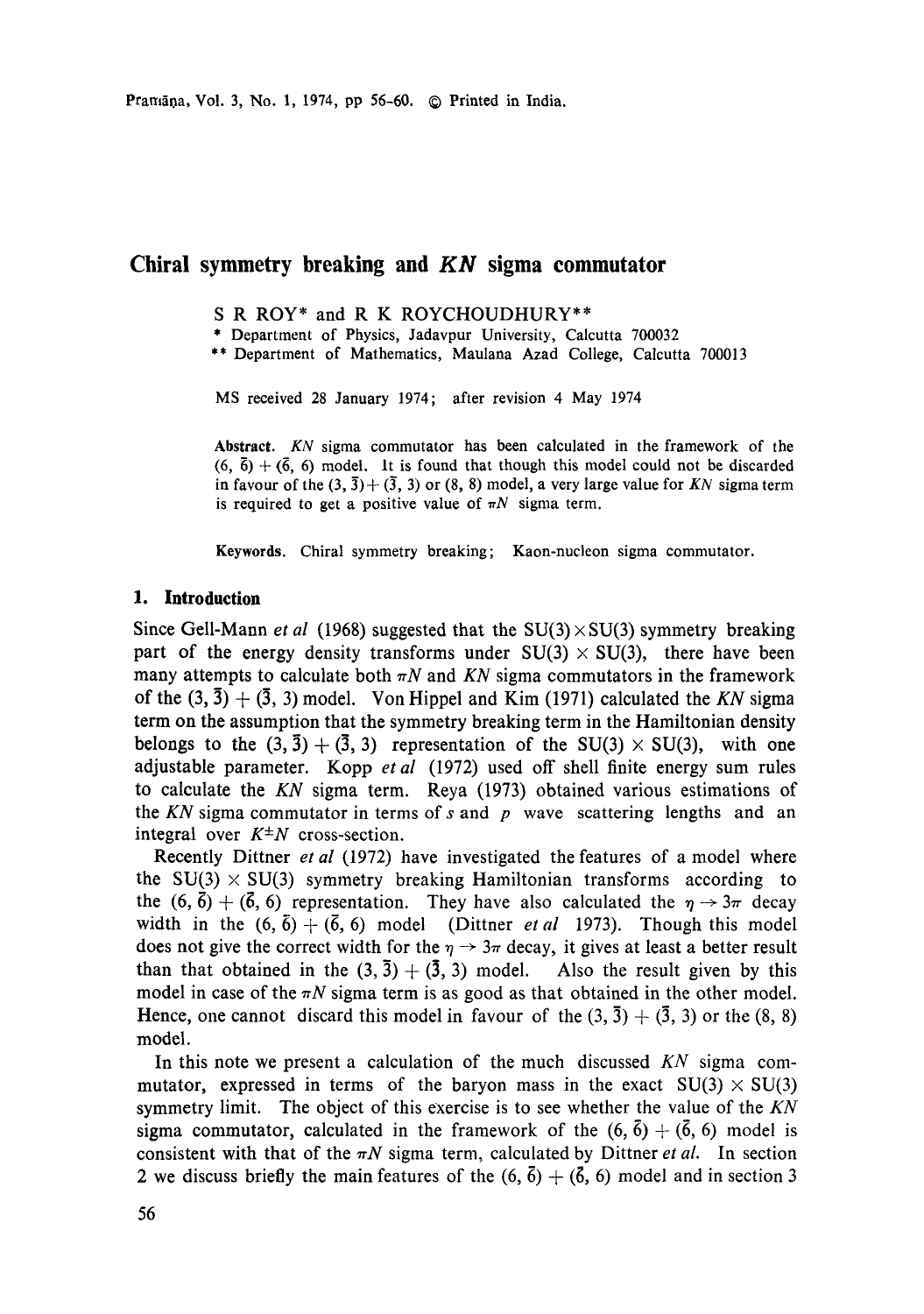we present our calculation of the  $KN$  sigma commutator in this model. In section 4 we have discussed our results and compared them with those of other workers.

# **2.** The  $(6,\bar{6}) + (\bar{6},6)$  algebra

The  $(6, \bar{6}) + (\bar{6}, 6)$  algebra has been discussed extensively by Auvil (1973) and Dittner *et al* (1972). In what follows we make liberal use of their notations and results and show the connection between the two. In calculating the  $\sigma$ -commutator, however, we shall use the notations and results of Dittner *et al* (1972) only. The 6 and  $\ddot{\text{o}}$  representation of SU(3) occur in the outer product of the basic quark representations according to the decompositions 3  $\times$  3 = 6 + 3 and 3  $\times$  3 = 6 + 3 and satisfy the following commutation relations

$$
[Q_a, T_i] = \frac{1}{2} T_j S_{ji}^a \qquad \text{for } 6
$$
 (1 a)

$$
[Q_a, W_i] = -\frac{1}{2} S_{ij}^a W_j \quad \text{for } \tilde{b} \tag{1 b}
$$

where  $a = 1, 2, ..., 8$  and  $i, j = 1, 2, ..., 6$ .

The eight 6  $\times$  6 matrices { $S^{\alpha}$ } are the representations of the SU(3) generators in the 6-dimensional representation of SU(3). The matrices  $\{S^{\alpha}\}\$  satisfy the relations

$$
S_{ij}^{a*} = S_{ji}^{a} \tag{2 a}
$$

$$
[S^{\alpha}, S^{\beta}] = 2if_{\alpha\beta\gamma}S^{\gamma}
$$
 (2 *b*)

where  $f_{\alpha\beta\gamma}$  are SU(3) structure constants.

For  $(6, \vec{6})$  we have

$$
[Q_a^+, T_{ij}] = \frac{1}{2} S_{ik}^{a*} T_{kj}
$$
 (3 a)

$$
[Q_{a^-}, T_{ij}] = -\frac{1}{2} S_{jk}^{a} T_{ik} \tag{3 b}
$$

and for  $(\bar{6}, 6)$ 

$$
[Q_a^+, W_{ij}] = -\frac{1}{2} S_{ik}{}^a W_{kj} \tag{4a}
$$

$$
[Q_{a^-}, W_{ij}] = \frac{1}{2} S_{jk}^{a*} W_{ik}
$$
 (4*b*)

Also

$$
PT_{ij}P^{-1}=T_{ji}^{\dagger}
$$

where

$$
Q_a{}^{\pm} = \frac{1}{2} \left( Q_a \pm Q_a{}^5 \right)
$$

and  $P$  is the parity operator.

From eq. (2) it follows that  $T_{ji}$ <sup>†</sup> transform like (6, 6). The tensors  $M_{\alpha\beta}$ <sup> $\gamma\delta$ </sup> and  $N_{\alpha}g^{\gamma\delta}$  (a,  $\beta$ ,  $\gamma$ ,  $\delta = 1, 2, 3$ ) of Dittner *et al* are essentially the tensors  $T_{ij}$  and  $W_{ij}$ of Auvil (1973) (Note that  $M_{\alpha\beta}^{\gamma\alpha}$  has only 36 independent components because of the symmetry property  $M_{\alpha\beta}^{\gamma\delta} = M_{\beta\alpha}^{\gamma\delta}$ ,  $M_{\alpha\beta}^{\gamma\delta} = M_{\alpha\beta}^{\gamma\delta}$ . Also the matrices  ${S^{\alpha}}$  are six-dimensional representation of the generators of SU(3). The symmetric tensors  $R_{ij}$  and  $S_{ij}$  defined by the following equations

$$
R_{ij} = (\lambda_i)_\gamma{}^a (\lambda_j)_\delta{}^\beta M_{\alpha\beta}{}^{\gamma\delta} \tag{6 a}
$$

$$
S_{ij} = (\lambda_i) \gamma^a (\lambda_j) \delta^\beta N_{\alpha \beta} \gamma^{\delta} \tag{6 b}
$$

are still  $(6, \bar{6})$  and  $(\bar{6}, 6)$  tensors under SU(3)  $\times$  SU(3). The SU(3) decomposition of  $(6, \bar{6})$  is as follows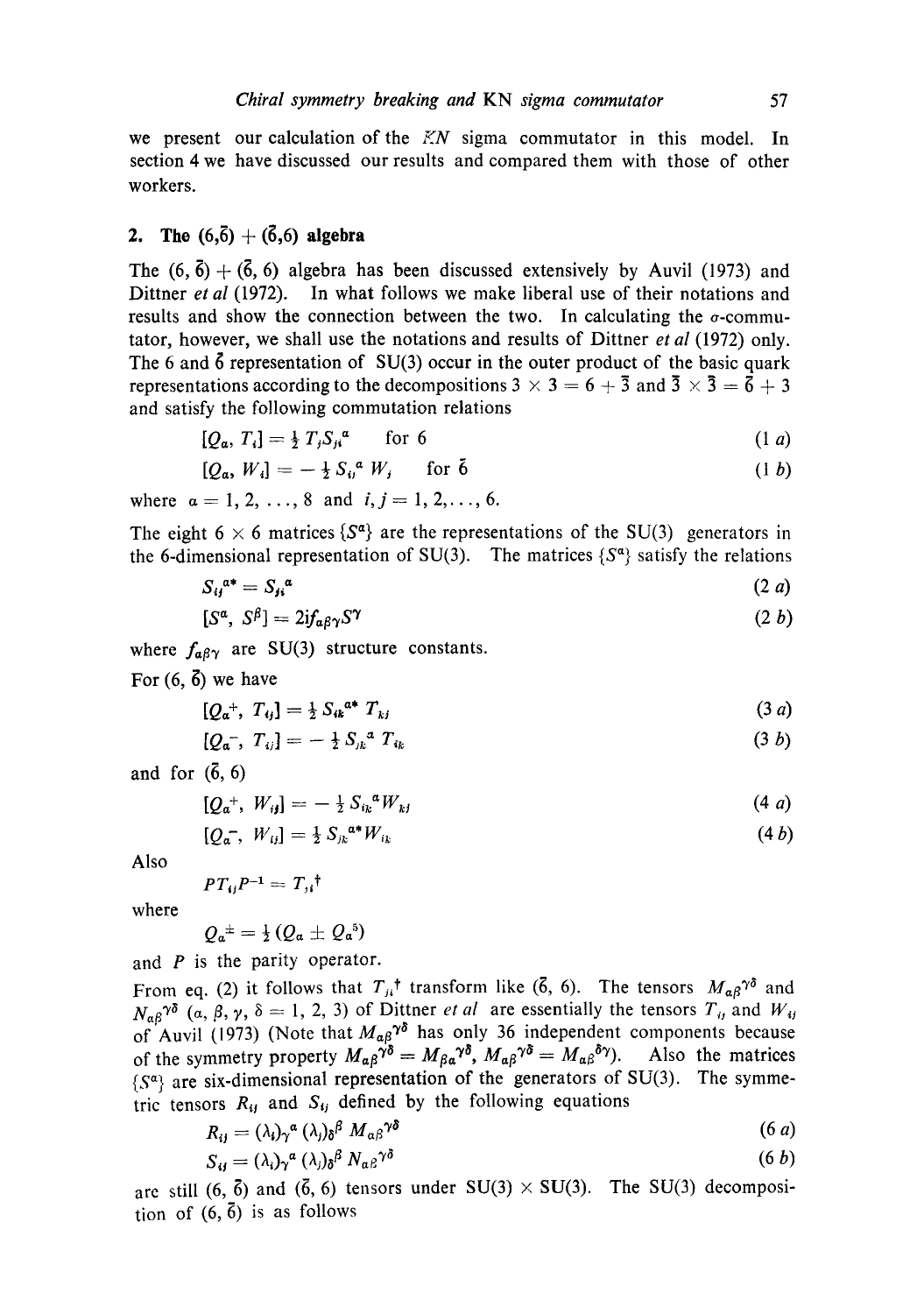$$
6 \times 6 = 1 + 8 + 27 \tag{7}
$$

The even and odd parity tensors defined by

$$
T_{ij}^{\pm} = R_{ij} \pm S_{ij} \tag{8}
$$

have the following decomposition according to (7)

$$
T_{ij}^{\pm}(1) = \frac{1}{8} \, \delta_{ij} \; T_{pp}^{\pm} \tag{9 \, d}
$$

$$
T_{ij}^{\pm}(8) = \frac{3}{8} d_{ijk} d_{kpq} T_{pq}^{\pm}
$$
 (9 b)

$$
T_{ij}^{\pm}(27)=T_{ij}^{\pm}-\tfrac{1}{8}\delta_{ij}T_{pp}^{\pm}-\tfrac{3}{8}\,d_{ijk}d_{kpq}T_{pq}^{\pm}\qquad \qquad (9\,c)
$$

and have the following commutation relations

$$
[Q_{i},T_{j_k}^{\perp}] = if_{ijk}T_{p_k}^{\perp} + if_{ikp}T_{jp}^{\perp}
$$
 (10 a)

$$
[Q_i^5, T_{jk}^{\pm}] = -\{d_{ijp}T_{p k}^{\mp} + d_{ikp}T_{jp}^{\mp} + \delta_{ij}d_{kpq}T_{pq}^{\mp} + \delta_{ik}d_{jpq}T_{pq}^{\mp}\}\qquad (10\;b)
$$

### 3. Kaon-nucleon sigma commutator

We take the hadron energy density as follows:

$$
H = H_{\rm o} + H_{\rm SB} \tag{11}
$$

where  $H_0$  is invariant under SU(3) × SU(3) and  $H_{\text{ss}}$  is the symmetry breaking part. In the  $(6, 6) + (6, 6)$  model  $H_{\text{ss}}$  is written as

$$
H_{\rm ss} = \epsilon_1 \bar{S}_0^+ + \epsilon_8 \bar{S}_8^+ + \epsilon_{27} \bar{S}_{27}^+
$$
\n(12)

where  $\bar{S}_0^+$ ,  $\bar{S}_8^+$  and  $\bar{S}_{27}^+$  transform under SU (3) as 1, 8 and 27 respectively. Also the S's are defined by:

$$
\begin{aligned}\n\bar{S}_0^+ &= T_{88}^+(1) \\
\bar{S}_8^+ &= T_{88}^+(8) \\
\bar{S}_{27}^+ &= T_{88}^+(27)\n\end{aligned}
$$
\n(13)

where

$$
T_{ij}^{\pm} = R_{ij} \pm S_{ij} \qquad i, j = 1, 2, \ldots, 8 \tag{14}
$$

 $R_{ij}$  and  $S_{ij}$  are symmetric tensors defined by equations (6). The  $KN$  sigma term is defined by

$$
\sigma_{NN}^{\kappa^{+}\kappa^{-}} = \langle N \mid [F_{\kappa^{+}}^{5}, [F_{\kappa^{-}}^{5}, H_{\rm sn}(0)]] \mid N \rangle \tag{15}
$$

where  $F_i$  and  $F_i^5$  are SU(3) vector and axial vector generators. Using the commutation relations  $(10)$ , we get from  $(12)$  and  $(15)$ 

$$
\sigma_{NN}^{\kappa^{+}\kappa^{-}} = \langle N | [\frac{1}{12} (\epsilon_1 + \epsilon_8) (\sum_{p=1}^{8} T_{p_p} + 2T_{88}^+ )
$$
  

$$
- \frac{1}{12} (2\epsilon_8 + 3\epsilon_{27}) \sum_{l=1}^{8} T_{ll}^+ +
$$
  

$$
\frac{1}{60} (25\epsilon_1 + 7\epsilon_8 - 27\epsilon_{27}) (T_{44}^+ + T_{55}^+) - \frac{1}{10\sqrt{3}} (5\epsilon_1 + 3\epsilon_8 - 3\epsilon_{27}) T_{88}^+ | N \rangle
$$
 (16)

 $\epsilon$ 's are calculated from the following low energy theorem

$$
f_i^2 m_i^2 \delta_{ij} = - \langle O | [F_i^5, [F_j^5, H_{\rm SB}(0)]] | O \rangle
$$
  
(no sum on *i*) (17)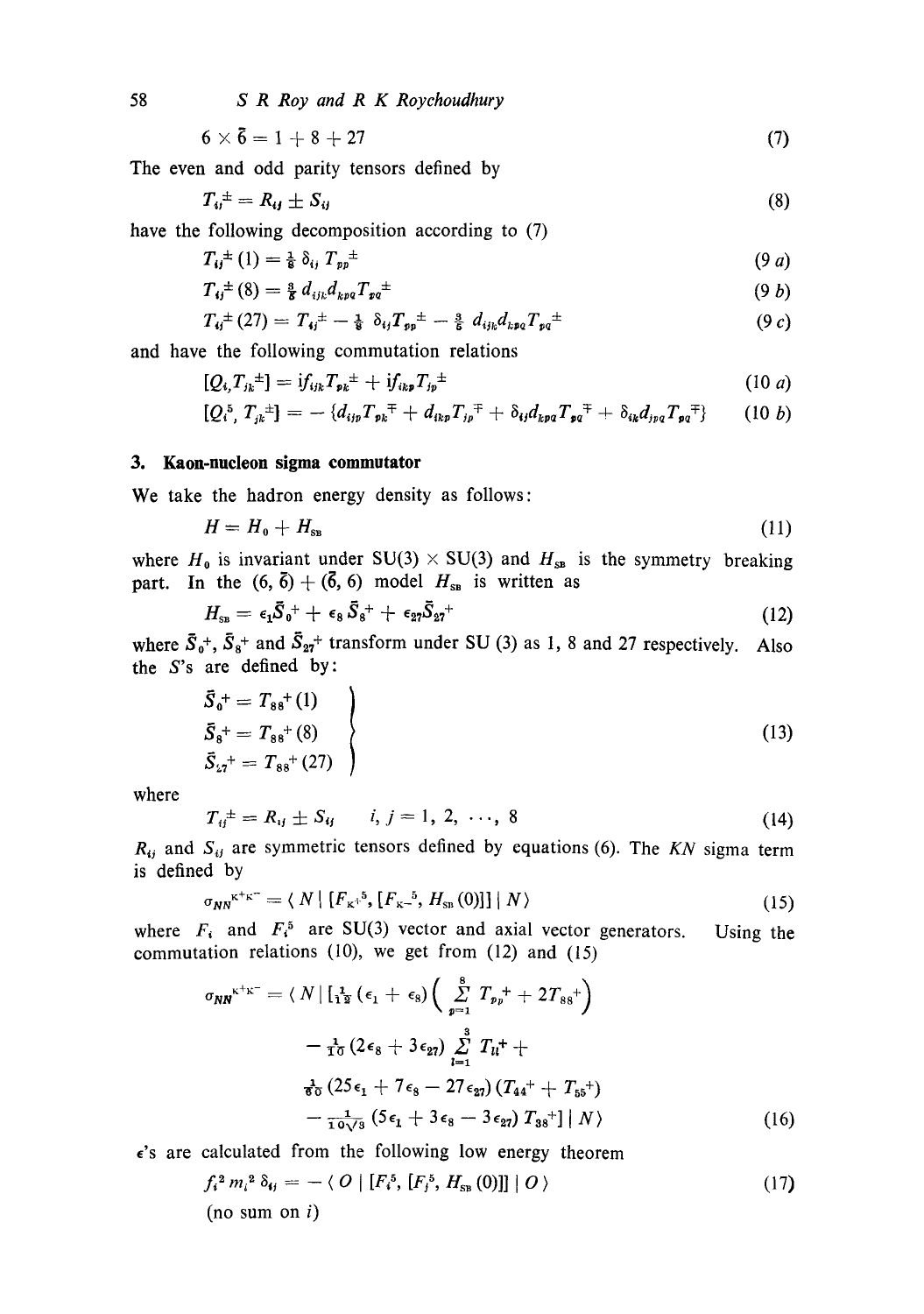where  $f_i$  are the meson decay constants defined by

$$
f_{\mathbf{t}}^2 m_{\mathbf{t}}^2 \delta_{\mathbf{t} \mathbf{j}} = \langle O \mid \partial_{\mu} A_{\mathbf{t}}^{\mu} \mid \phi_{\mathbf{t}} \rangle \tag{18}
$$
  
(no sum on *i*)

Considering only the lowest order term in  $H_{ss}$  we take  $f_{\pi} = f_{k} = f_{\eta}$  and then  $\epsilon$ 's can be expressed in terms of the pseudoscalar meson masses. We just quote the result.

$$
\frac{\epsilon_8}{\epsilon_1} = \frac{20 \left(-3 m_{\pi}^2 + 2 m_k^2 + m_{\eta}^2\right)}{7 \left(3 m_{\pi}^2 + 4 m_k^2 + m_{\eta}^2\right)} = 1.567\tag{19}
$$

$$
\frac{\epsilon_{27}}{\epsilon_1} = \frac{5(m_{\pi}^2 - 4m_k^2 + 3m_{\eta}^2)}{9(3m_{\pi}^2 + 4m_k^2 + m_{\eta}^2)} = -0.026
$$
 (20)

To calculate (16) we must know the matrix element of  $T_{pq}$ <sup>+</sup> between the octet baryon states. Using Wigner-Eckart theorem we get

$$
\langle B_i | T_{pq}^+ | B_j \rangle = a \delta_{ij} \delta_{pq} + \beta (\delta_{ip} \delta_{jq} + \delta_{iq} \delta_{jp}) + \gamma d_{ijk} d_{kpq} + i \delta f_{ijk} d_{kpq}
$$
 (21)

The parameters  $\alpha$ ,  $\beta$ ,  $\gamma$  and  $\delta$  can be expressed in terms of the baryon masses, by use of the formula

$$
M_B = M_0 + \langle B \mid H_{\rm SB}(0) \mid B \rangle \tag{22}
$$

where  $M_0$  is the baryon mass in the SU(3) × SU(3) symmetry limit. Equations (12), (21) and (22) give

$$
M_{\rm x} = M_0 + \epsilon_1 a + \frac{1}{20} \left( 5 \epsilon_1 + 4 \epsilon_8 - 9 \epsilon_{27} \right) \beta + \frac{1}{6} \epsilon_8 \gamma - \frac{1}{2} \epsilon_8 \delta \tag{23}
$$

$$
M_{\mathcal{S}} = M_0 + \epsilon_1 a + \tfrac{1}{20} \left( 5\epsilon_1 + 4\epsilon_8 - 9\epsilon_{27} \right) \beta + \tfrac{1}{6} \epsilon_8 \gamma + \tfrac{1}{2} \epsilon_8 \delta \tag{24}
$$

$$
M_{\Sigma} = M_0 + \epsilon_1 a + \frac{1}{20} (5 \epsilon_1 - 8 \epsilon_8 + 3 \epsilon_{27}) \beta - \frac{1}{3} \epsilon_8 \gamma \tag{25}
$$

$$
M_{\Lambda} = M_0 + \epsilon_1 a + \frac{1}{20} \left( 5 \epsilon_1 + 8 \epsilon_8 + 27 \epsilon_{27} \right) \beta + \frac{1}{3} \epsilon_8 \gamma \tag{26}
$$

(Equation (25) differs from that of Dittner *et al* (1972) possibly due to some misprints in their paper)

From (16) and (21) we get

$$
\sigma_{NN}^{K^+K^-} = \frac{1}{1\delta} \left( 25\epsilon_1 + 7\epsilon_8 - 27\epsilon_{27} \right) \alpha + \frac{1}{10} \left( 10\epsilon_1 + 4\epsilon_8 - 9\epsilon_{27} \right) \beta + \frac{1}{20} \left( 20\epsilon_1 + 14\epsilon_8 - 9\epsilon_{27} \right) \gamma - \frac{1}{20} \left( 5\epsilon_1 + 13\epsilon_8 + 12\epsilon_{27} \right) \delta \tag{27}
$$

Taking as input the experimental value for the baryon masses we obtain from eqs (19), (20) and (23)-(27)

$$
\sigma_{NN}^{K^+K^-} \simeq 12.7 \sigma_{NN}^{\pi\pi} + 1108 \quad (\text{MeV}) \tag{28}
$$

$$
\simeq 2480 - 2.44 M_0 \qquad (\text{MeV}) \tag{29}
$$

$$
M_0 \simeq 1000 - 0.41 \sigma_{NN}^{K^+K^-} \tag{30}
$$

#### **4. Conclusion**

The  $(3, \bar{3}) + (\bar{3}, 3)$  model as quoted by Dittner *et al* (1972) gives  $M_0 \simeq 1300$  - $13\sigma_{NN}^{\pi\pi}$  (MeV). It is clear that the result given by equations (28-30) obtained from the  $(6, 6) + (6, 6)$  model is at least as good as that obtained from other models. From the experimental point of view, however, one cannot choose between these different models. Von Hippel and Kim (1971) give the result